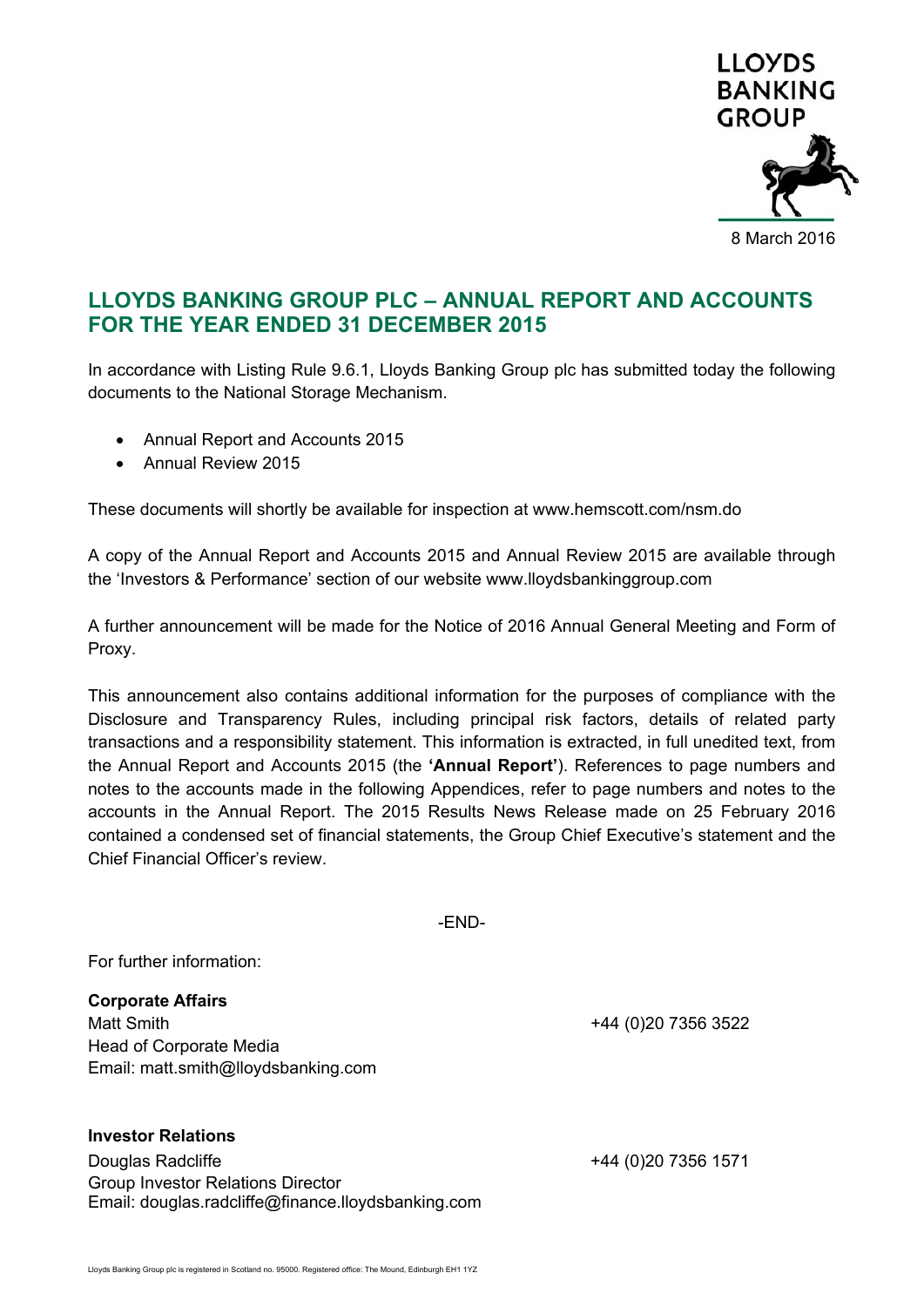### **FORWARD LOOKING STATEMENTS**

This Annual Report contains certain forward looking statements with respect to the business, strategy and plans of Lloyds Banking Group and its current goals and expectations relating to its future financial condition and performance. Statements that are not historical facts, including statements about Lloyds Banking Group's or its directors' and/or management's beliefs and expectations, are forward looking statements. Words such as 'believes', 'anticipates', 'estimates', 'expects', 'intends', 'aims', 'potential', 'will', 'would', 'could', 'considered', 'likely', 'estimate' and variations of these words and similar future or conditional expressions are intended to identify forward looking statements but are not the exclusive means of identifying such statements. By their nature, forward looking statements involve risk and uncertainty because they relate to events and depend upon circumstances that will or may occur in the future.

Examples of such forward looking statements include, but are not limited to: projections or expectations of the Group's future financial position including profit attributable to shareholders, provisions, economic profit, dividends, capital structure, portfolios, net interest margin, capital ratios, liquidity, risk-weighted assets (RWAs), expenditures or any other financial items or ratios; litigation, regulatory and governmental investigations; the Group's future financial performance; the level and extent of future impairments and write-downs; statements of plans, objectives or goals of Lloyds Banking Group or its management including in respect of statements about the future business and economic environments in the UK and elsewhere including, but not limited to, future trends in interest rates, foreign exchange rates, credit and equity market levels and demographic developments; statements about competition, regulation, disposals and consolidation or technological developments in the financial services industry; and statements of assumptions underlying such statements.

Factors that could cause actual business, strategy, plans and/or results to differ materially from the plans, objectives, expectations, estimates and intentions expressed in such forward looking statements made by the Group or on its behalf include, but are not limited to: general economic and business conditions in the UK and internationally; market related trends and developments; fluctuations in exchange rates, stock markets and currencies; the ability to access sufficient sources of capital, liquidity and funding when required; changes to the Group's credit ratings; the ability to derive cost savings; changing customer behaviour including consumer spending, saving and borrowing habits; changes to borrower or counterparty credit quality; instability in the global financial markets, including Eurozone instability, the potential for one or more countries to exit the Eurozone or European Union (EU) (including the UK as a result of a referendum on its EU membership) and the impact of any sovereign credit rating downgrade or other sovereign financial issues; technological changes and risks to cyber security; natural, pandemic and other disasters, adverse weather and similar contingencies outside the Group's control; inadequate or failed internal or external processes or systems; acts of war, other acts of hostility, terrorist acts and responses to those acts, geopolitical, pandemic or other such events; changes in laws, regulations, accounting standards or taxation, including as a result of further Scottish devolution; changes to regulatory capital or liquidity requirements and similar contingencies outside the Group's control; the policies, decisions and actions of governmental or regulatory authorities or courts in the UK, the EU, the US or elsewhere including the implementation and interpretation of key legislation and regulation; the ability to attract and retain senior management and other employees; requirements or limitations imposed on the Group as a result of HM Treasury's investment in the Group; actions or omissions by the Group's directors, management or employees including industrial action; changes to the Group's post-retirement defined benefit scheme obligations; the provision of banking operations services to TSB Banking Group plc; the extent of any future impairment charges or write-downs caused by, but not limited to, depressed asset valuations, market disruptions and illiquid markets; the value and effectiveness of any credit protection purchased by the Group; the inability to hedge certain risks economically; the adequacy of loss reserves; the actions of competitors, including non-bank financial services and lending companies; and exposure to regulatory or competition scrutiny, legal, regulatory or competition proceedings, investigations or complaints. Please refer to the latest Annual Report on Form 20-F filed with the US Securities and Exchange Commission for a discussion of certain factors together with examples of forward looking statements.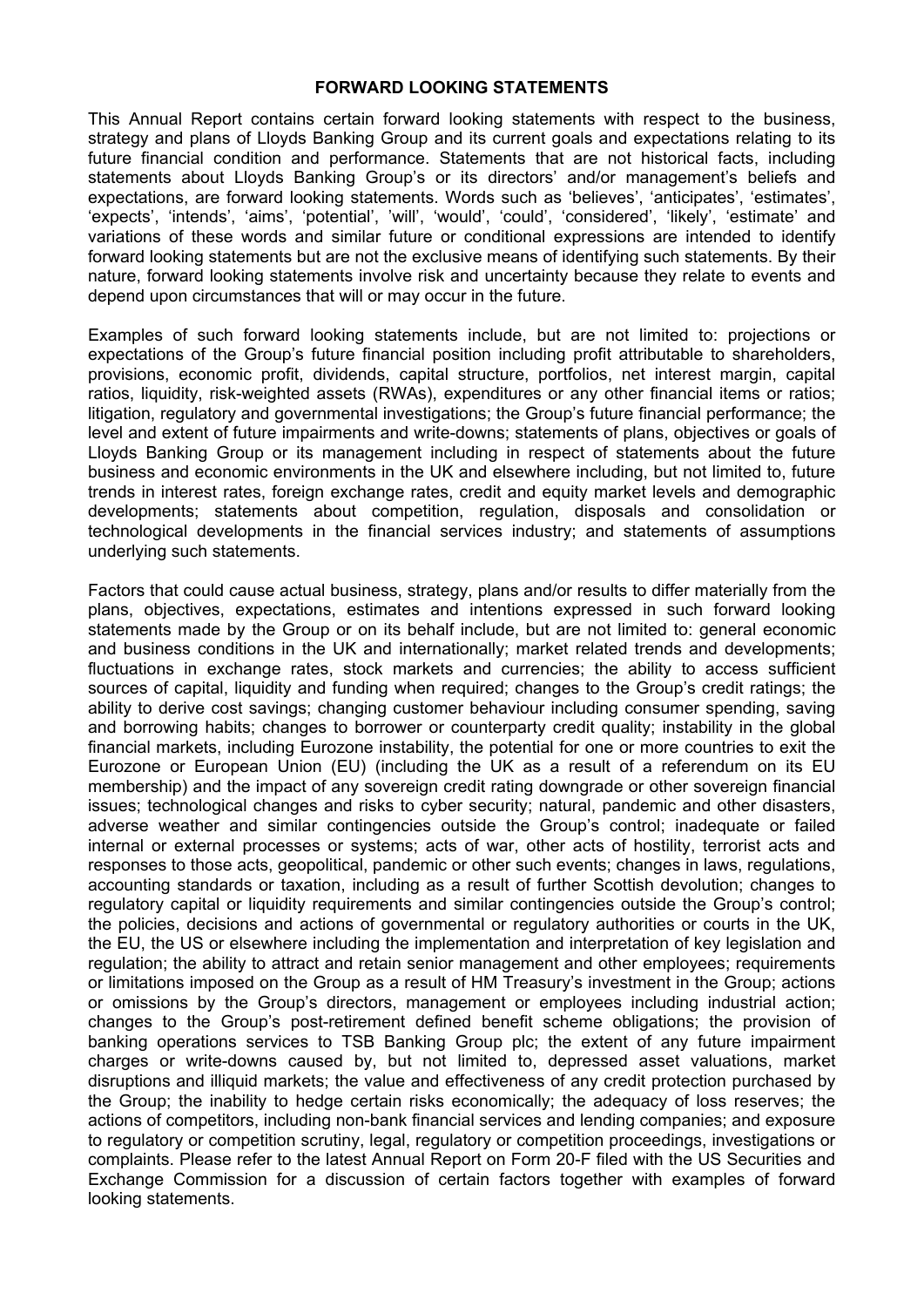Lloyds Banking Group may also make or disclose written and/or oral forward looking statements in reports filed with or furnished to the US Securities and Exchange Commission, Lloyds Banking Group annual reviews, half-year announcements, proxy statements, offering circulars, prospectuses, press releases and other written materials and in oral statements made by the directors, officers or employees of Lloyds Banking Group to third parties, including financial analysts. Except as required by any applicable law or regulation, the forward looking statements contained in this Annual report are made as of the date hereof, and Lloyds Banking Group expressly disclaims any obligation or undertaking to release publicly any updates or revisions to any forward looking statements contained in this Annual Report to reflect any change in Lloyds Banking Group's expectations with regard thereto or any change in events, conditions or circumstances on which any such statement is based.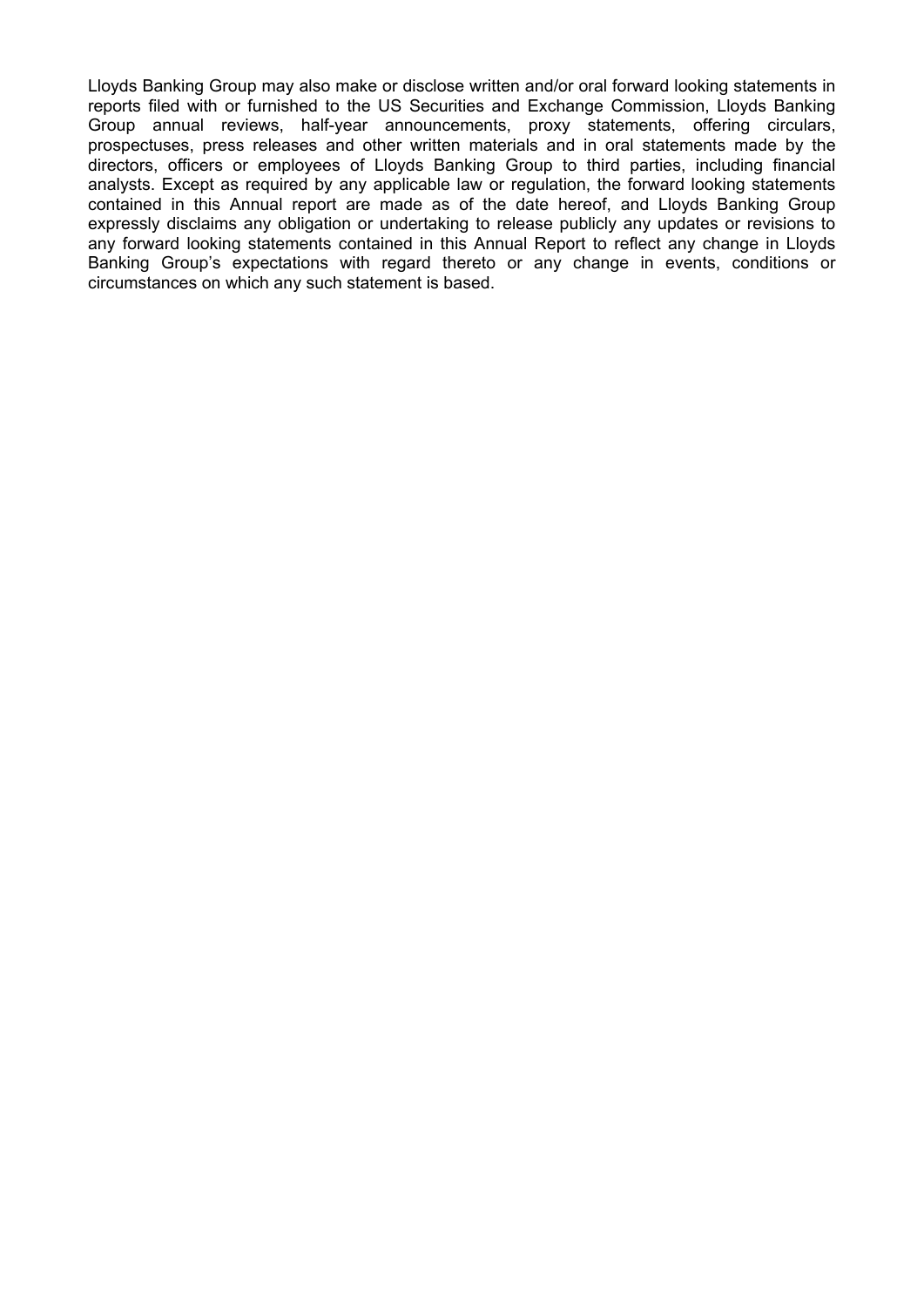# **Appendix 1 – Risk Factors**

The principal risks and uncertainties relating to Lloyds Banking Group plc are set out on page 30-33 of the Annual Report. The following is extracted in full and unedited form from the Annual Report.

The most significant risks we face which could impact the delivery of our strategy, together with key mitigating actions, are outlined below.

This year we have added two new principal risks:

- Insurance risk, reflecting that we are increasing our exposure to longevity risk, following our entry into the bulk annuity market in 2015; and
- Governance risk, given increasing societal and regulatory focus on governance arrangements.

All risks have the potential to impact our strategic priorities and the summary below illustrates the most predominant strategic priority impacted by the principal risks and uncertainties detailed.

### **Credit risk**

The risk that customers to whom we have lent money or other counterparties with whom we have contracted, fail to meet their financial obligations, resulting in loss to the Group. Adverse changes in the economic and market environment we operate in or the credit quality and/or behaviour of our customers and counterparties could reduce the value of our assets and potentially increase our write downs and allowances for impairment losses, adversely impacting profitability.

### Example:

 Whilst we have a deep understanding of credit risks across our commercial, mortgage and other portfolios; a changing economic environment, e.g. interest rate rises, can impact on customer affordability and therefore our performance.

### **Key mitigating actions**

- Credit policy, incorporating prudent lending criteria, aligned with Board approved risk appetite, to effectively manage risk.
- Robust risk assessment and credit sanctioning, with clearly defined levels of authority to ensure we lend appropriately and responsibly.
- Extensive and thorough credit processes and controls to ensure effective risk identification, management and oversight.
- Effective, well-established governance process supported by independent credit risk assurance.
- Early identification of signs of stress leading to prompt action in engaging the customer.

### **Regulatory and legal risk**

The risks of changing legislation, regulation, policies, voluntary codes of practice and their interpretation in the markets in which we operate can have a significant impact on the Group's operations, business prospects, structure, costs and/or capital requirements and ability to enforce contractual obligations.

### Examples:

- Increased regulatory oversight and Prudential regulatory requirements.
- Increased legislative requirements, such as ring-fencing legislation.

- The Legal, Regulatory and Mandatory Change Committee ensures we develop plans for delivery of all legal and regulatory changes and tracks their progress. Groupwide projects implemented to address significant impacts.
- Continued investment in people, processes, training and IT to assess impact and help meet our legal and regulatory commitments.
- Engage with regulatory authorities and relevant industry bodies on forthcoming regulatory changes, market reviews and Competition and Markets Authority investigations.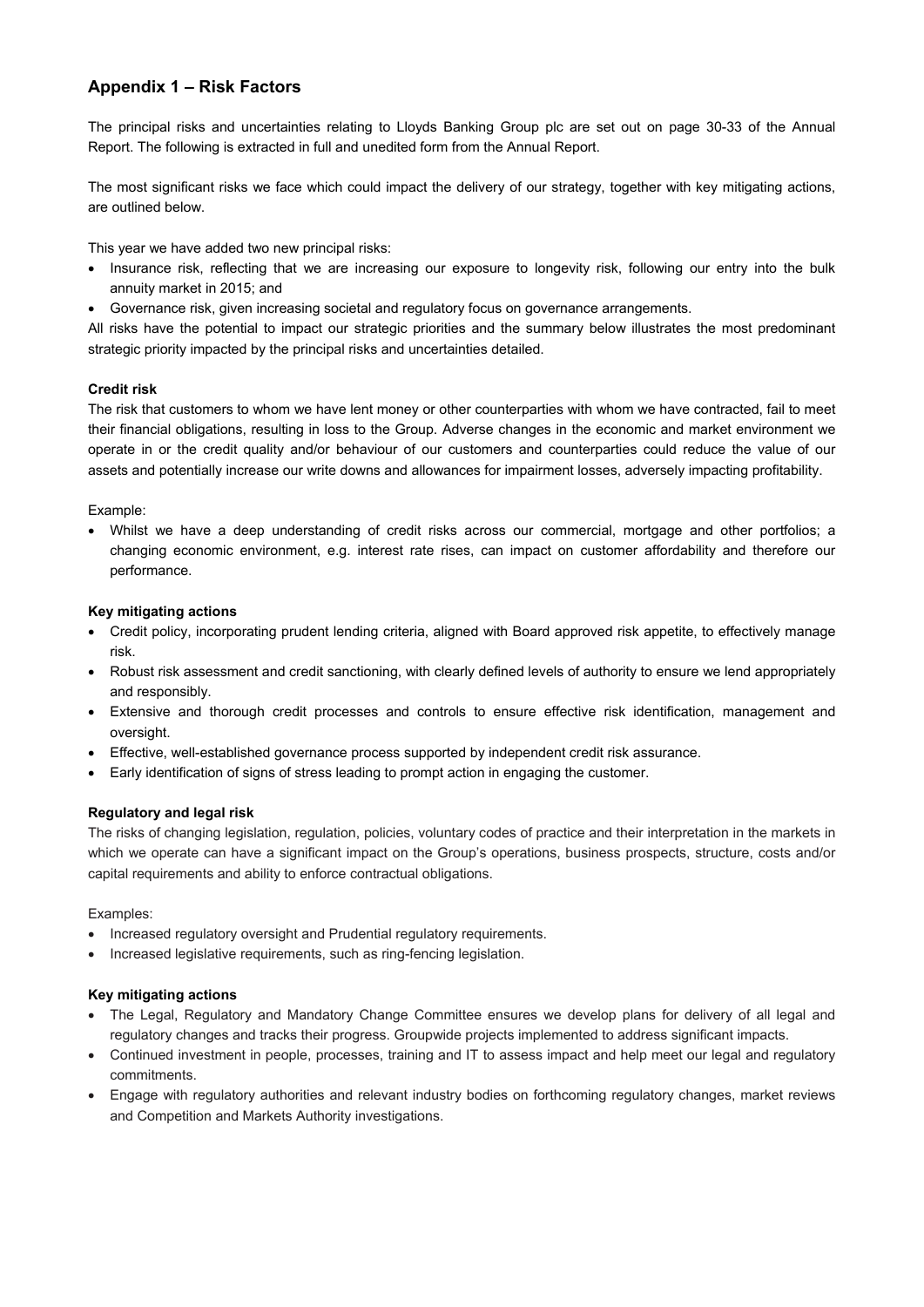### **Conduct risk**

Conduct risk can arise from a number of areas including selling products to customers which do not meet their needs; failing to deal with customers' complaints effectively; not meeting customers' expectations; and exhibiting behaviours which do not meet market or regulatory standards.

### Example:

The most significant conduct cost in recent years has been PPI mis-selling.

### **Key mitigating actions**

- Customer focused conduct strategy implemented to ensure customers are at the heart of everything we do.
- Product approval, review processes and outcome testing supported by conduct management information.
- Clear customer accountabilities for colleagues, with rewards driven by customer-centric metrics.
- Learning from past mistakes through root cause analysis of crystallised issues.

### **Operational risk**

We face significant operational risks which may result in financial loss, disruption or damage to our reputation. These include the availability, resilience and security of our core IT systems and the potential for failings in our customer processes.

### Examples:

- A resilient IT environment is critical to providing reliable services to customers and enabling sustainable growth.
- The dynamic threat posed by cyber risk and the potential for external attacks on the integrity of electronic data or the availability of systems.

### **Key mitigating actions**

- Continual review of our IT environment to ensure that systems and processes can effectively support the delivery of services to customers.
- Addressing the observations and associated resilience risks raised in the Independent IT Resilience Review (2013), with independent verification of progress on an annual basis.
- Investing in enhanced cyber controls to protect against external threats to the confidentiality or integrity of electronic data, or the availability of systems. Responding to findings from third party industry testing.

### **People risk**

Key people risks include the risk that we fail to lead responsibly in an increasing competitive marketplace, particularly with the introduction of the SM&CR in 2016. This may dissuade capable individuals from taking up senior positions within the industry.

### Example:

 Lack of colleague capacity and capability could impact the achievement of business objectives. Additional colleague stretch (including increased dependency on key staff) could result in a loss of expertise.

- Focused action on strategy to attract, retain and develop high calibre people.
- Maintain compliance with legal and regulatory requirements relating to the SM&CR, embedding compliant and appropriate colleague behaviours.
- Continued focus on our culture, delivering initiatives which reinforce behaviours to generate the best long-term outcomes for customers and colleagues.
- Maintain organisational people capability and capacity levels in response to increasing volumes of organisational and external market changes.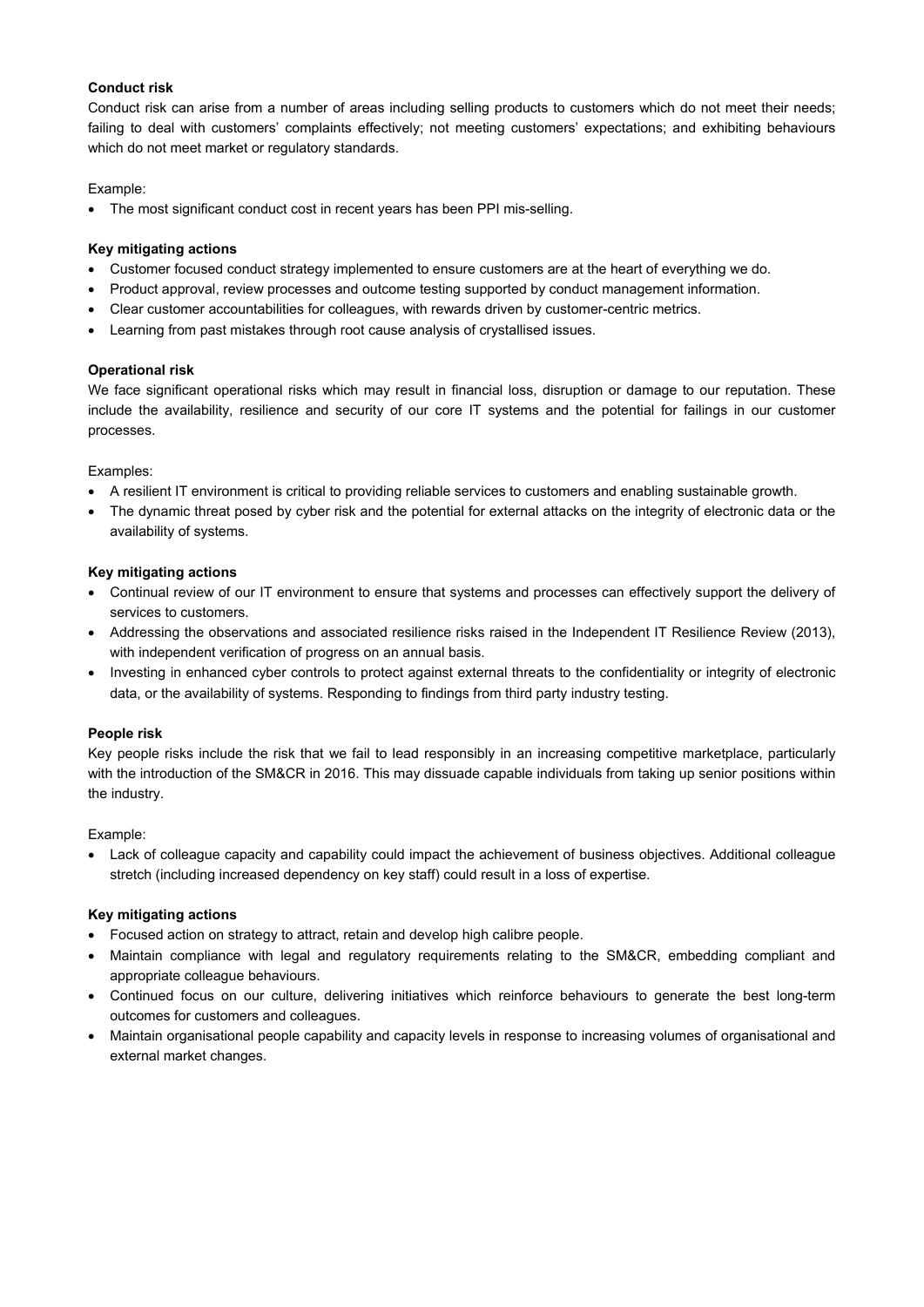### **Insurance risk**

Key insurance risks within the Insurance business are longevity, persistency and property insurance. Longevity risk is expected to increase with the 2015 entry into the bulk annuity market. Longevity is also the key insurance risk in the Group's Defined Benefit Pension Schemes.

### Examples:

- Increases in life expectancy (longevity) beyond current assumptions will increase the cost of annuities and pension scheme benefits.
- Uncertain property insurance claims impact Insurance earnings and capital, e.g. extreme weather conditions, such as flooding, can result in high property damage claims.

### **Key mitigating actions**

- Insurance processes on underwriting, claims management, pricing and product design seek to control exposure to these risks. A team of longevity and bulk pricing experts has been built to support the new bulk annuity proposition.
- The merits of longevity risk transfer and hedging solutions are regularly reviewed for both the Insurance business and the Group's Defined Benefit Pension Schemes.
- Property insurance exposure to accumulations of risk and possible catastrophes is mitigated by a broad reinsurance programme.

### **Capital risk**

The risk that we have a sub-optimal amount or quality of capital or that capital is inefficiently deployed across the Group.

### Example:

 A worsening macroeconomic environment could lead to adverse financial performance, which could deplete capital resources and/or increase capital requirements due to a deterioration in customers' creditworthiness.

### **Key mitigating actions**

- A comprehensive capital management framework that sets and monitors capital risk appetite using a number of key metrics.
- Close monitoring of capital and leverage ratios to ensure we meet current and future regulatory requirements.
- Comprehensive stress testing analysis to evidence sufficient levels of capital adequacy under various adverse scenarios.
- Accumulation of retained profits and managing dividend policy appropriately.

### **Funding and liquidity risk**

The risk that we have insufficient financial resources to meet our commitments as they fall due, or can only secure them at excessive cost.

#### Example:

 Our funding and liquidity position is supported by a significant and stable customer deposit base. A deterioration in either the Group's or the UK's credit rating, or a sudden and significant withdrawal of customer deposits, would adversely impact our funding and liquidity position.

- Holding a large portfolio of unencumbered LCR eligible liquid assets to meet cash and collateral outflows and regulatory requirements and maintaining a further large pool of secondary assets that can be used to access central bank liquidity facilities.
- Undertaking daily monitoring against a number of market and Group-specific early warning indicators and regular stress tests.
- Maintaining a contingency funding plan detailing management actions and strategies available in stressed conditions.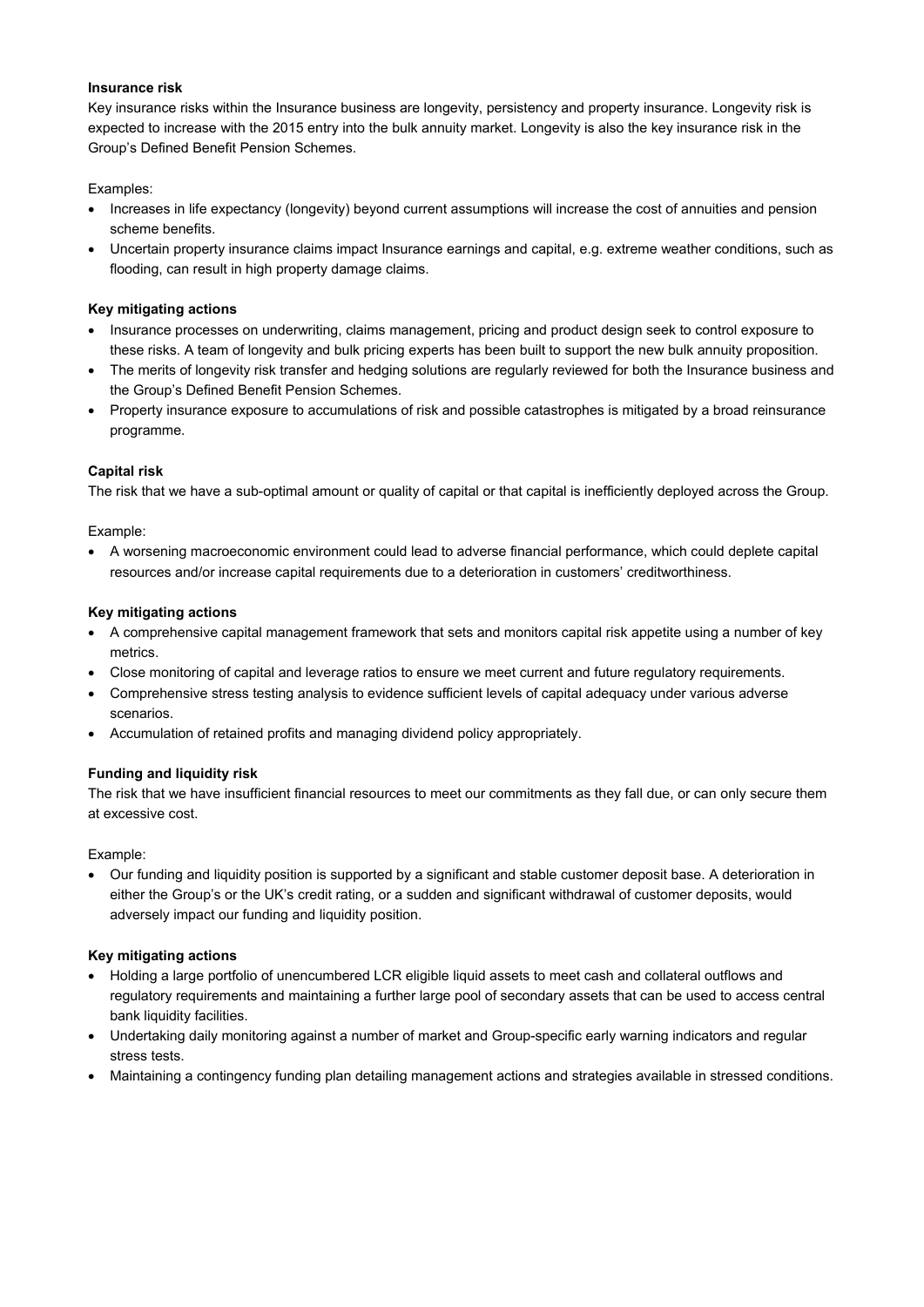### **Governance risk**

Against a background of increased regulatory focus on governance and risk management, the most significant challenges arise from the SM&CR in force from March 2016 and the requirement to improve the resolvability of the Group and to ring-fence core UK financial services and activities from January 2019.

Example:

• Non-compliance with or breaches of ring-fencing, resolution and SM&CR requirements will result in legal and regulatory consequences.

### **Key mitigating actions**

- Our response to the SM&CR is managed through a programme with work streams addressing each of the major components.
- A programme is in place to address the requirements of ring-fencing and resolution and we are in close and regular contact with regulators to develop plans for our anticipated operating and legal structures.
- Our aim is to ensure that evolving risk and governance arrangements continue to be appropriate across the range of business in the Group in order to comply with regulatory objectives.

### **Market risk**

The risk that our capital or earnings profile is affected by adverse market rates, in particular interest rates and credit spreads in the Banking business and equity and credit spreads in the Insurance business and the Group's Defined Benefit Pension Schemes.

### Examples:

- Earnings are impacted by our ability to forecast and model customer behaviour accurately and establish appropriate hedging strategies.
- The Insurance business is exposed indirectly to equity and credit markets through the value of future management charges on policyholder funds. Credit spread risk within the Insurance business primarily arises from bonds and loans used to back annuities. Credit spreads affect the value of the Group's Defined Benefit Pension Schemes' liabilities.

- Structural hedge programmes have been implemented to manage liability margins and margin compression, and the Group's exposure to Bank Base Rate.
- Equity and credit spread risks are inherent within Insurance products and are closely monitored to ensure they remain within risk appetite. Where appropriate, asset liability matching is undertaken to mitigate risk.
- The allocation to credit assets has been increased and equity holdings reduced within the Group's Defined Benefit Pension Schemes. A hedging programme is also in place to minimise exposure to nominal rates/inflation.
- Stress and scenario testing of Group risk exposures.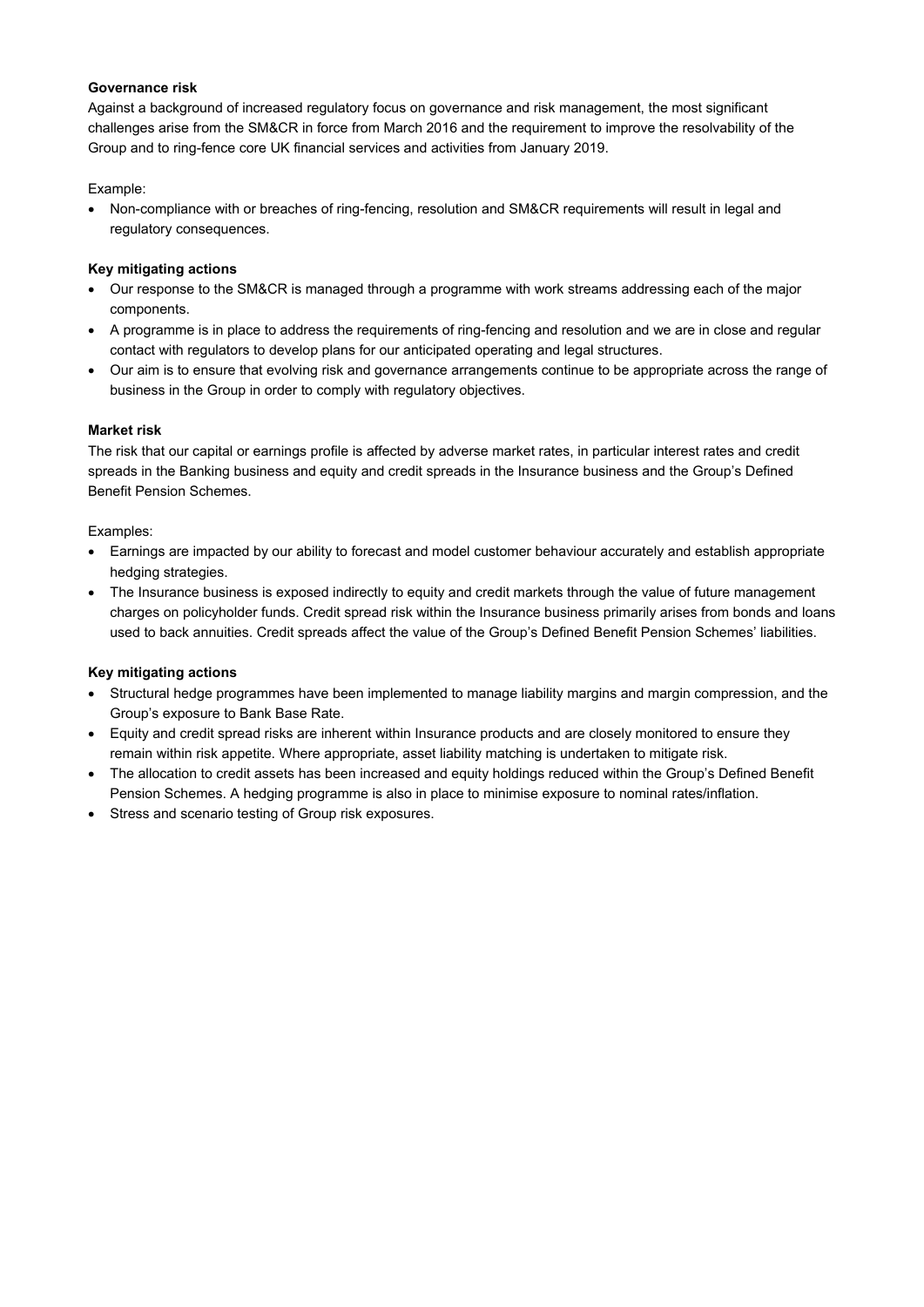# **Appendix 2 – Related Party Transactions**

The following statements regarding related party transactions of Lloyds Banking Group plc are set out on pages 244 to 246 of the Annual Report. The following is extracted in full and unedited form from the Annual Report.

### **Note 48: Related party transactions**

### **Key management personnel**

Key management personnel are those persons having authority and responsibility for planning, directing and controlling the activities of an entity; the Group's key management personnel are the members of the Lloyds Banking Group plc Group Executive Committee together with its Non-Executive Directors.

The table below details, on an aggregated basis, key management personnel compensation:

|                                        | 2015<br>£m | 2014<br>£m | 2013<br>£m |
|----------------------------------------|------------|------------|------------|
| Compensation                           |            |            |            |
| Salaries and other short-term benefits | 14         | 15         | 15         |
| Post-employment benefits               | -          |            |            |
| Share-based payments                   | 18         | 17         | 21         |
| <b>Total compensation</b>              | 32         | 33         | 36         |

Aggregate contributions in respect of key management personnel to defined contribution pension schemes were £0.1 million (2014: £0.1 million; 2013: £0.2 million).

|                                                                                                         | 2015<br>million | 2014<br>million | 2013<br>million |
|---------------------------------------------------------------------------------------------------------|-----------------|-----------------|-----------------|
| Share option plans                                                                                      |                 |                 |                 |
| At 1 January                                                                                            | 13              | 14              | 25              |
| Granted, including certain adjustments (includes entitlements of appointed key<br>management personnel) |                 | -               | 5               |
| Exercised/lapsed (includes entitlements of former key management personnel)                             | (7)             | (1)             | (16)            |
| At 31 December                                                                                          | 9               | 13              | 14              |

|                                                                                                         | 2015<br>million | 2014<br>million | 2013<br>million |
|---------------------------------------------------------------------------------------------------------|-----------------|-----------------|-----------------|
| Share plans                                                                                             |                 |                 |                 |
| At 1 January                                                                                            | 102             | 105             | 70              |
| Granted, including certain adjustments (includes entitlements of appointed key<br>management personnel) | 37              | 19              | 42              |
| Exercised/lapsed (includes entitlements of former key management personnel)                             | (57)            | (22)            | (7)             |
| At 31 December                                                                                          | 82              | 102             | 105             |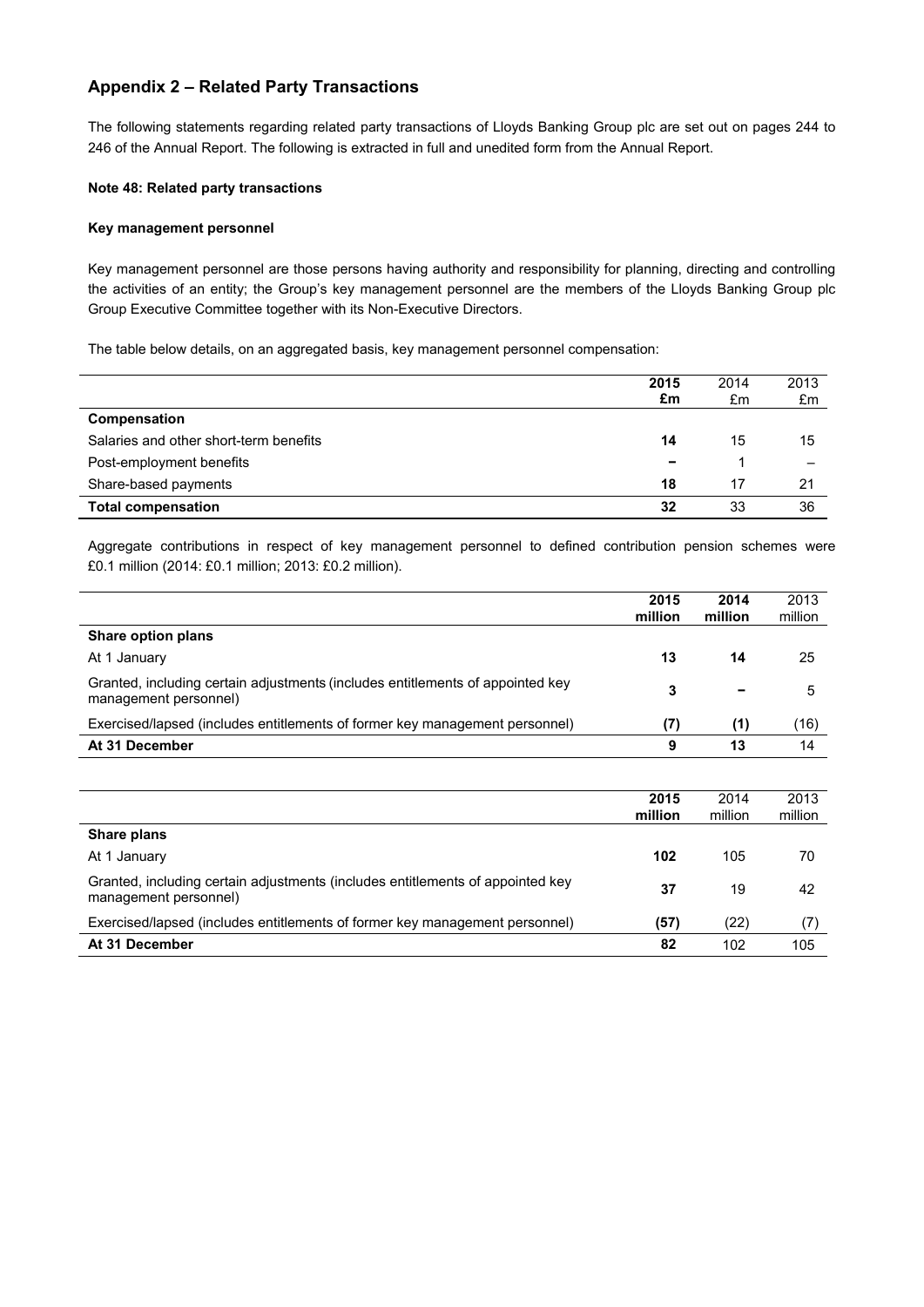The tables below detail, on an aggregated basis, balances outstanding at the year end and related income and expense, together with information relating to other transactions between the Group and its key management personnel:

|                                                                 | 2015<br>£m | 2014<br>£m | 2013<br>£m |
|-----------------------------------------------------------------|------------|------------|------------|
| Loans                                                           |            |            |            |
| At 1 January                                                    |            |            |            |
| Advanced (includes loans of appointed key management personnel) |            |            |            |
| Repayments (includes loans of former key management personnel)  | (2)        |            | (2)        |
| At 31 December                                                  |            | 3          |            |

The loans are on both a secured and unsecured basis and are expected to be settled in cash. The loans attracted interest rates of between 3.99 per cent and 23.95 per cent in 2015 (2014: 0.5 per cent and 23.95 per cent; 2013: 2.5 per cent and 23.9 per cent).

No provisions have been recognised in respect of loans given to key management personnel (2014 and 2013: £nil).

|                                                                  | 2015<br>£m | 2014<br>£m | 2013<br>£m |
|------------------------------------------------------------------|------------|------------|------------|
| <b>Deposits</b>                                                  |            |            |            |
| At 1 January                                                     | 16         | 13         | 10         |
| Placed (includes deposits of appointed key management personnel) | 58         | 32         | 29         |
| Withdrawn (includes deposits of former key management personnel) | (61)       | (29)       | (26)       |
| At 31 December                                                   | 13         | 16         | 13         |

Deposits placed by key management personnel attracted interest rates of up to 4.7 per cent (2014: 4.7 per cent; 2013: 2.9 per cent).

At 31 December 2015, the Group did not provide any guarantees in respect of key management personnel (2014 and 2013: none).

At 31 December 2015, transactions, arrangements and agreements entered into by the Group's banking subsidiaries with directors and connected persons included amounts outstanding in respect of loans and credit card transactions of £1 million with four directors and six connected persons (2014: £1 million with six directors and six connected persons; 2013: £1 million with six directors and five connected persons).

### **Subsidiaries**

Details of the Group's subsidiaries and related undertakings are provided on pages 299 to 307. In accordance with IFRS 10 Consolidated financial statements, transactions and balances with subsidiaries have been eliminated on consolidation.

#### **UK government**

In January 2009, the UK government through HM Treasury became a related party of the Company following its subscription for ordinary shares issued under a placing and open offer. As at 31 December 2015, HM Treasury held an interest of 9.14 per cent in the Company's ordinary share capital, with its interest having fallen below 20 per cent on 11 May 2015. As a consequence of HM Treasury no longer being considered to have a significant influence, it ceased to be a related party of the Company for IAS 24 purposes at that date.

In accordance with IAS 24, UK government-controlled entities were related parties of the Group until 11 May 2015. The Group regarded the Bank of England and entities controlled by the UK government, including The Royal Bank of Scotland Group plc (RBS), NRAM plc and Bradford & Bingley plc, as related parties.

During the year ended 31 December 2015, the Group participated in a number of schemes operated by the UK government and central banks and made available to eligible banks and building societies.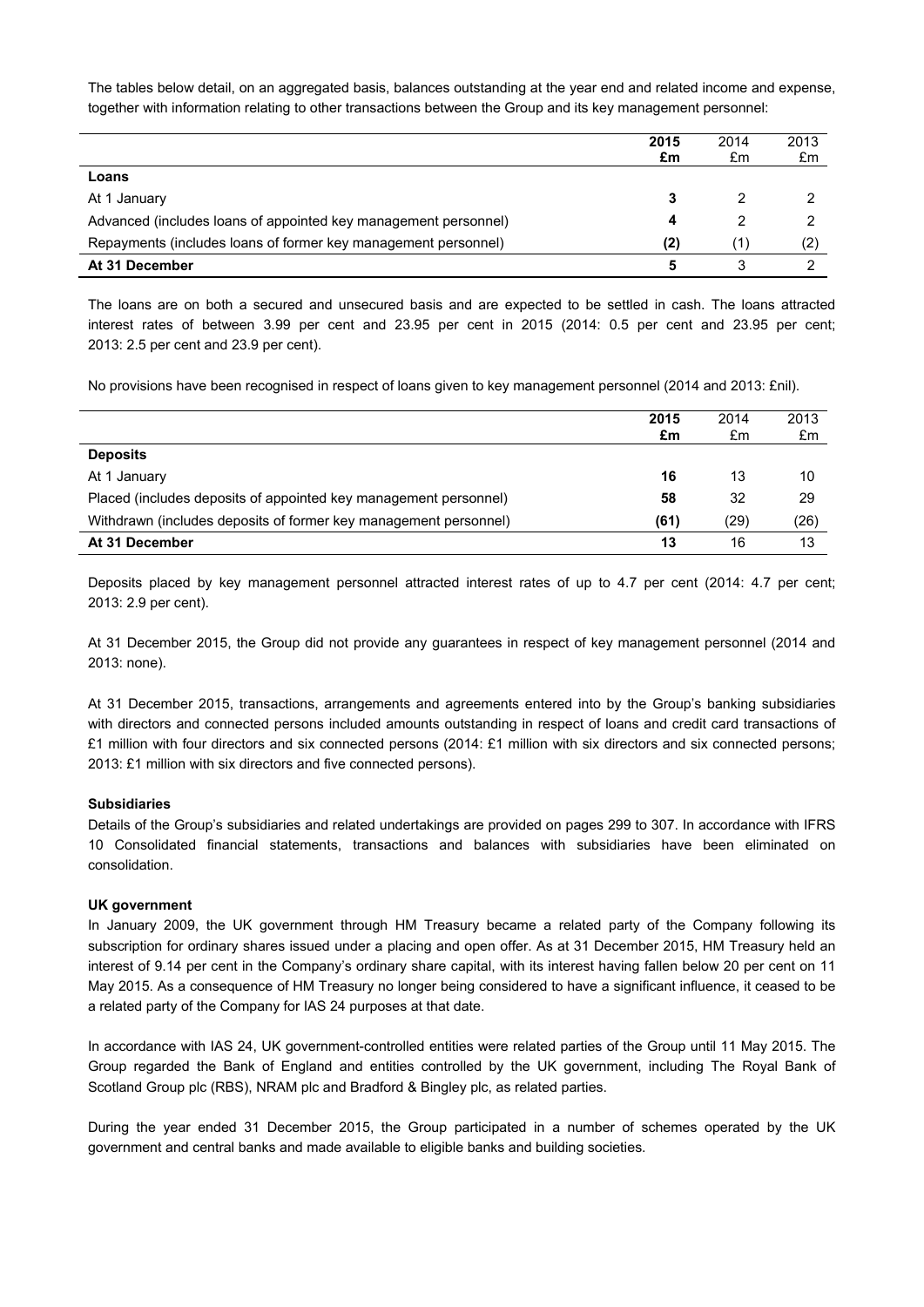### *National Loan Guarantee Scheme*

The Group participates in the UK government's National Loan Guarantee Scheme, providing eligible UK businesses with discounted funding based on the Group's existing lending criteria. Eligible businesses who have taken up the funding benefit from a 1 per cent discount on their funding rate for a pre-agreed period of time.

### *Funding for Lending*

The Funding for Lending Scheme represents a further source of cost effective secured term funding available to the Group. The initiative supports a broad range of UK based customers, focusing primarily on providing small businesses with cheaper finance to invest and grow. In November 2015, the Bank of England announced that the deadline for banks to draw down their borrowing allowance would be extended for a further two years until 31 January 2018. At 31 December 2015, the Group had drawn down £32 billion (31 December 2014: £20 billion) under the Scheme.

#### *Enterprise Finance Guarantee Scheme*

The Group participates in the Enterprise Finance Guarantee Scheme which supports viable businesses with access to lending where they would otherwise be refused a loan due to a lack of lending security. The Department for Business, Innovation and Skills provides the lender with a guarantee of up to 75 per cent of the capital of each loan subject to the eligibility of the customer. As at 31 December 2015, the Group had offered 6,509 loans to customers, worth over £550 million. Under the most recent renewal of the terms of the scheme, Lloyds Bank plc and Bank of Scotland plc, on behalf of the Group, contracted with The Secretary of State for Business, Innovation and Skills.

### *Help to Buy*

The Help to Buy Scheme is a scheme promoted by the UK government and is aimed to encourage participating lenders to make mortgage loans available to customers who require higher loan-to-value mortgages. Halifax and Lloyds are currently participating in the Scheme whereby customers borrow between 90 per cent and 95 per cent of the purchase price. In return for the payment of a commercial fee, HM Treasury has agreed to provide a guarantee to the lender to cover a proportion of any loss made by the lender. £3,133 million of outstanding loans at 31 December 2015 (31 December 2014: £1,950 million) had been advanced under this scheme.

### *Business Growth Fund*

The Group has invested £176 million (31 December 2014: £118 million) in the Business Growth Fund (under which an agreement was entered into with RBS amongst others) and, as at 31 December 2015, carries the investment at a fair value of £170 million (31 December 2014: £105 million).

#### *Big Society Capital*

The Group has invested £36 million (31 December 2014: £31 million) in the Big Society Capital Fund under which an agreement was entered into with RBS amongst others.

#### *Housing Growth Partnership*

The Group has committed to invest up to £50 million into the Housing Growth Partnership under which an agreement was entered into with the Homes and Communities Agency.

#### *Central bank facilities*

In the ordinary course of business, the Group may from time to time access market-wide facilities provided by central banks.

#### *Other government-related entities*

Other than the transactions referred to above, there were no other significant transactions with the UK government and UK government‑controlled entities (including UK government-controlled banks) during the period that were not made in the ordinary course of business or that were unusual in their nature or conditions.

#### **Other related party transactions**

#### *Pension funds*

The Group provides banking and some investment management services to certain of its pension funds. At 31 December 2015, customer deposits of £145 million (2014: £129 million) and investment and insurance contract liabilities of £694 million (2014: £3,278 million) related to the Group's pension funds.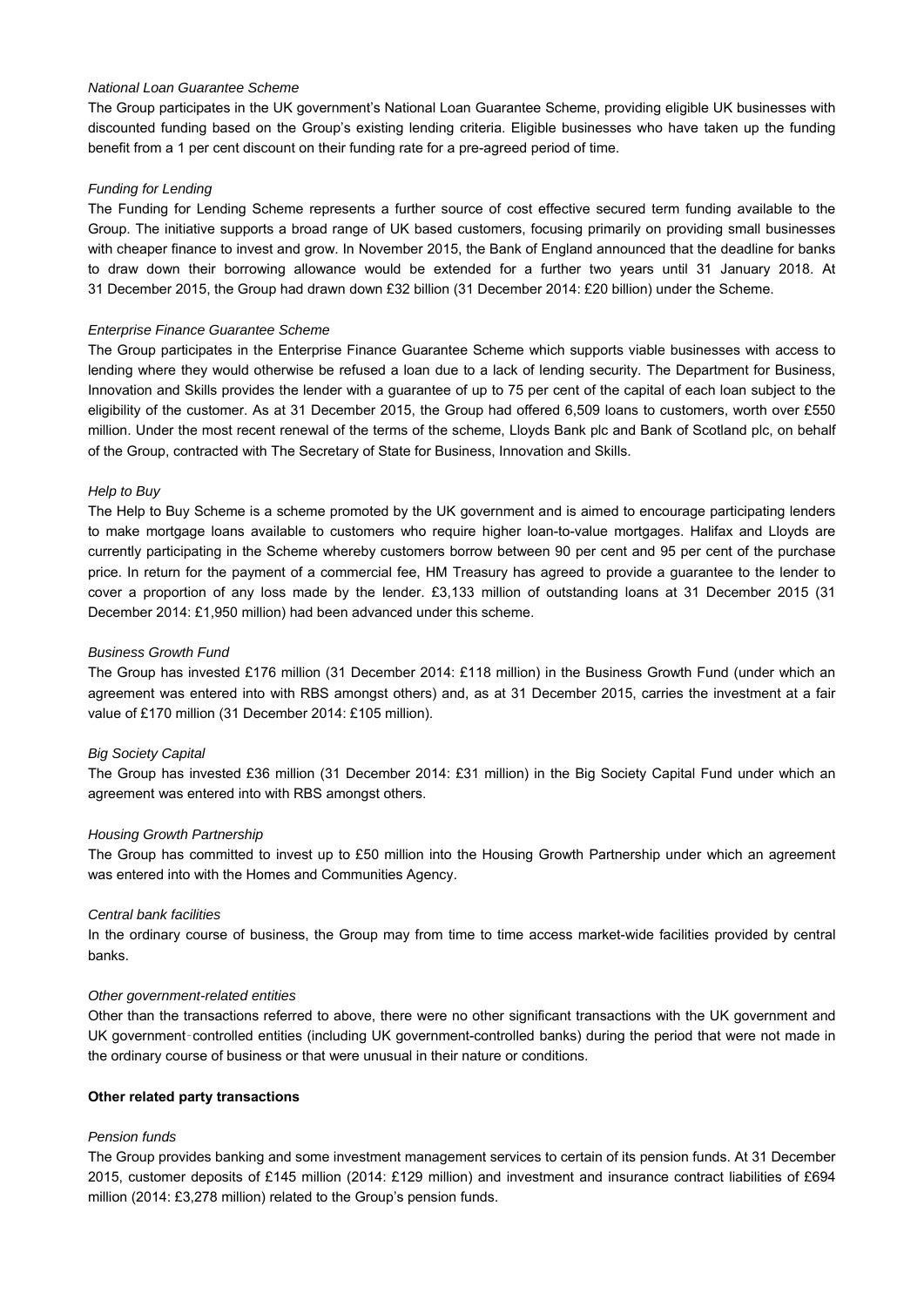#### *Collective investment vehicles*

The Group manages 168 (2014: 132) collective investment vehicles, such as Open Ended Investment Companies (OEICs) and of these 95 (2014: 80) are consolidated. The Group invested £818 million (2014: £811 million) and redeemed £616 million (2014: £984 million) in the unconsolidated collective investment vehicles during the year and had investments, at fair value, of £2,129 million (2014: £2,243 million) at 31 December. The Group earned fees of £187 million from the unconsolidated collective investment vehicles during 2015 (2014: £201 million).

#### *Joint ventures and associates*

At 31 December 2015 there were loans and advances to customers of £225 million (2014: £1,901 million) outstanding and balances within customer deposits of £8 million (2014: £24 million) relating to joint ventures and associates. In addition to the above balances, the Group has a number of other associates held by its venture capital business that it accounts for at fair value through profit or loss. At 31 December 2015, these companies had total assets of approximately £3,911 million (2014: £5,553 million), total liabilities of approximately £4,104 million (2014: £6,312 million) and for the year ended 31 December 2015 had turnover of approximately £4,660 million (2014: £5,634 million) and made a loss of approximately £181 million (2014: net loss of £272 million). In addition, the Group has provided £1,710 million (2014: £2,364 million) of financing to these companies on which it received £125 million (2014: £149 million) of interest income in the year.